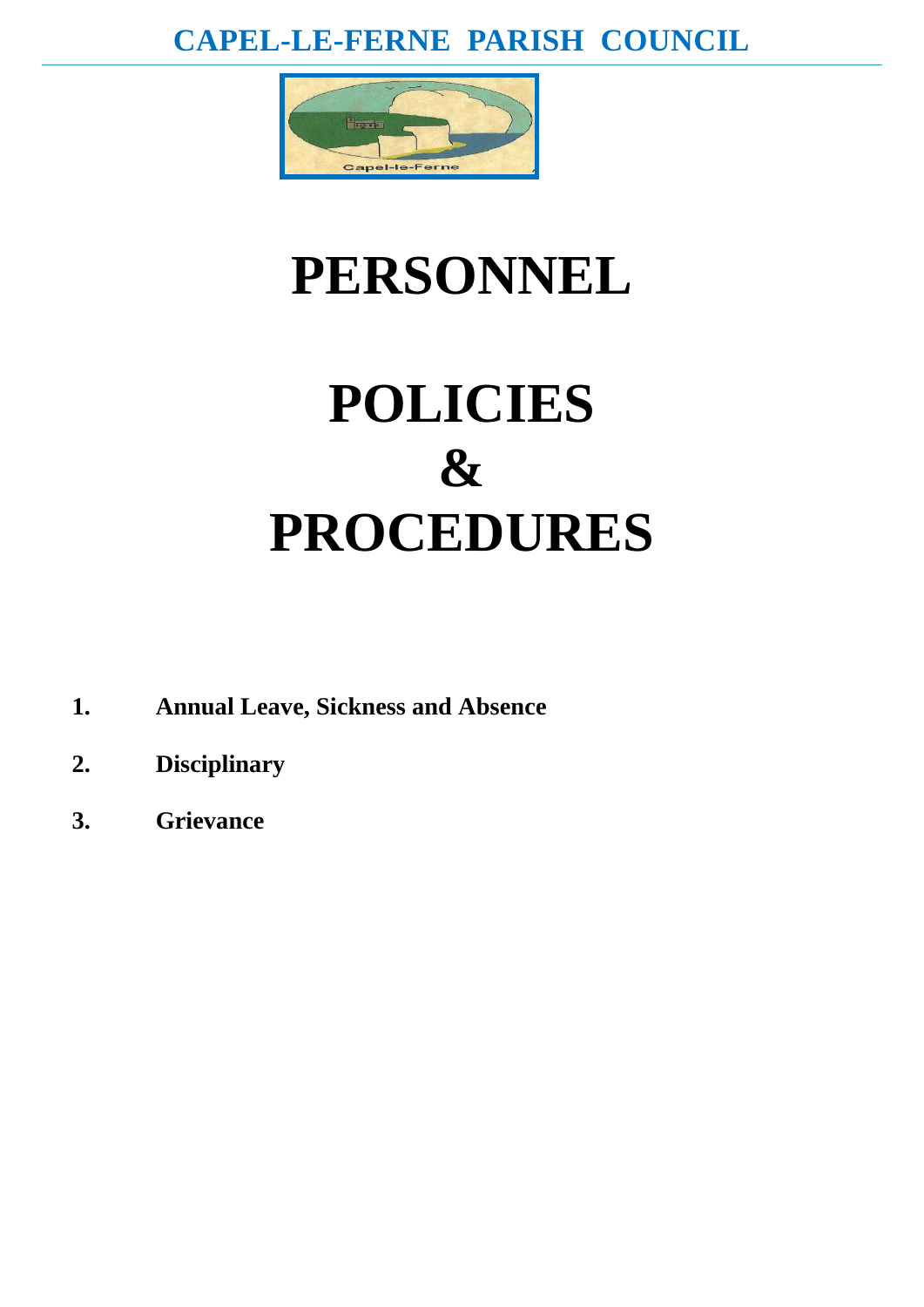# **Capel-le-Ferne Parish Council Annual Leave, Sickness and Absence Policy**

#### **Introduction**

Capel le Ferne Parish Council recognises the importance of supporting its employees in a way which promotes and sustains positive, productive and safe working environments. Directly relevant to this is the provision of Annual Leave, to ensure that full

The Council philosophy is that the annual Leave entitlement at a minimum must meet the requirements of current employment legislation, and preferably exceeds those requirements.

Where the post offers flexible working hours annual leave should be taken at times convenient to both Council and employee. Absences due to ill health need only be reported if it affects working time.

#### **Annual Leave**

- **1.** The calculation of annual leave entitlement commences from the first day of employment. In addition to the normal bank and public holidays, entitlement is twenty working days' leave in each leave year (pro rata for working hours). The leave year runs from 1st April to 31st March.
- **2.** Leave entitlement will increase to twenty-five working days per year ((pro rata for working hours).) when not less than five years of continuous service has been completed immediately prior to the commencement of the leave year.
- **3.** In addition to normal bank and public holidays, entitlement will include two extra statutory days (the timing of these extra-statutory holidays will be by mutual arrangement and must be taken at times convenient to the Council).
- **4.** If joining the Council from another authority or other qualifying public body, previous service will be taken into account in calculating holiday entitlement.
- **5.** If employment commenced or terminates part way through the leave year holidays during that year will be assessed on a pro rata basis. Deductions from final salary due on termination of employment will be made in respect of any leave taken in excess of entitlement.
- **6.** Holidays must be taken at times agreed with the Council. By mutual agreement no more than five days leave may be carried forward to the next leave year.
- **7.** In the event that you fall sick during the period of your annual leave you will be regarded as being on sick leave from the date of yourself or medical certificate and further annual leave will be suspended from that date.

#### **Sickness Absence**

- **1.** In case of absence from work on account of sickness or injury, you or someone on your behalf should inform the Council of the reason for this absence as soon as possible, but no later than the end of the working day on which the absence first occurs.
- **2.** In respect of absence lasting up to seven calendar days, Chair/Vice-Chair or your line manager and selfcertificate your absence should be informed.
- **3.** In respect of absence relating to illness lasting more than seven calendar days, a medical certificate stating the reason for the absence must be provided and thereafter a consecutive medical certificate to cover any subsequent period of absence provided.
- **4.** Agreed basic remuneration in line with the scale of payment for any one year that runs from 1 April to 31st March will be paid. The Council will be responsible for reclaiming the Statutory Sick Pay element from HM Revenue & Customs.
- **5.** Entitlement to payment is subject to notification of absence and production of medical certificates as required above.
- **6.** The Council operates the Statutory Sick Pay scheme and the maintenance of necessary records is required. For the purposes of calculating your entitlement to Statutory Sick Pay 'qualifying days' are those days on which you are normally required to work. Payments made to you by the Council under its sick pay provisions in satisfaction of any other contractual entitlement will go towards discharging the Council's liability to make payment to you under the Statutory Sick Pay scheme.
- **7.** The Council reserves the right to require you at any time to submit to a medical examination by a medical practitioner nominated by the Council, subject to the provisions of the Access to Medical Reports Act 1988 where applicable. Any costs associated with the examination will be met by the Council.
- **8.** Whilst on absence due to sickness or incapacity you are not permitted to undertake any paid work for another employer or for any business established by you without express permission from the Council.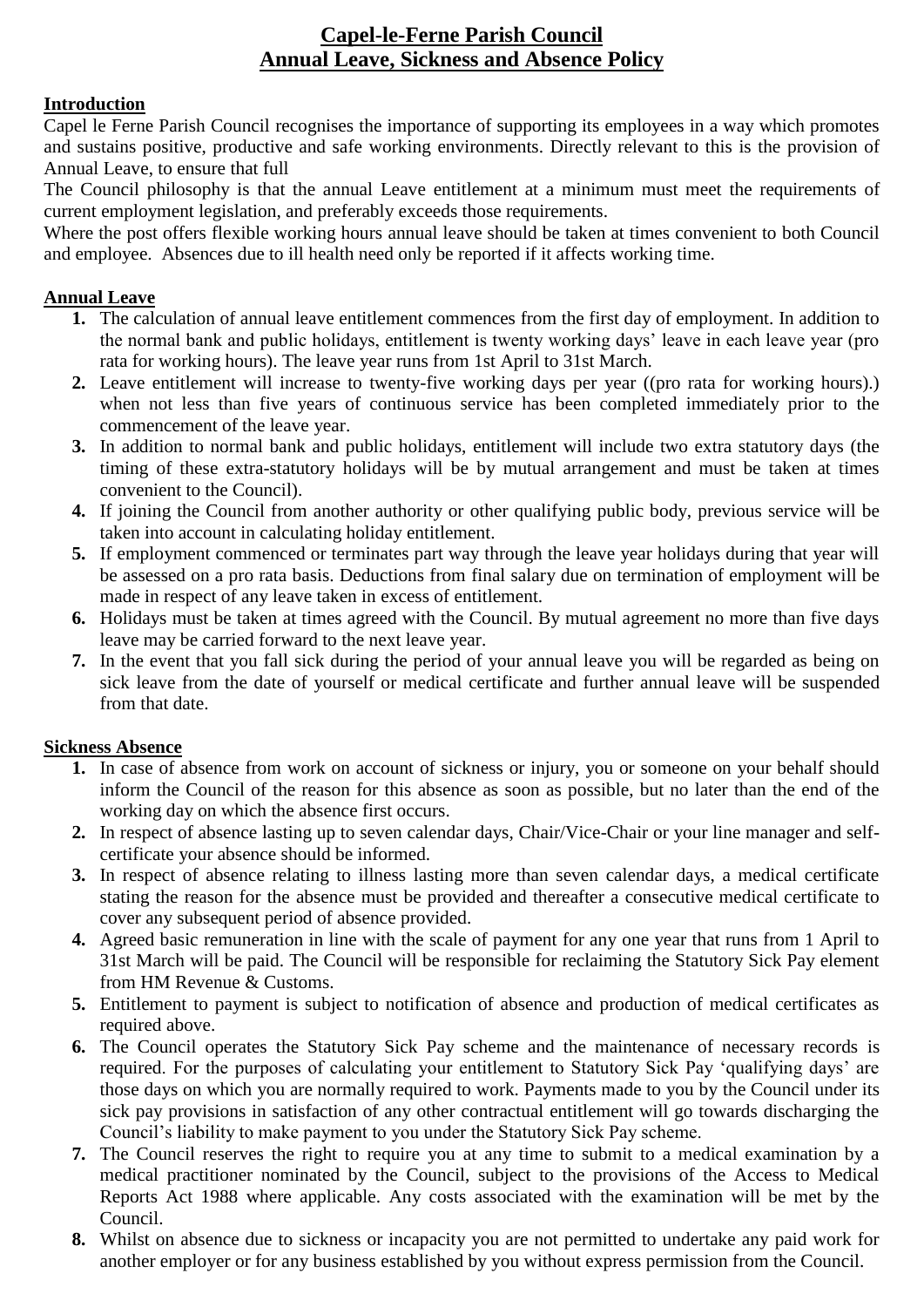## **Capel-le-Ferne Parish Council Disciplinary Procedure**

### **1. Purpose of the procedure/Introduction**

Capel-le-Ferne Parish Council's aim is to encourage improvement in individual conduct and performance. This procedure sets out the action which will be taken when the company rules are broken and provides a fair, effective and consistent method of dealing with disciplinary matters. The procedure is designed as a means of encouraging employees to conform to acceptable standards.

#### **2. Principles**

- Employees are expected to know the standard of conduct or work expected of them.
- Employees will be provided with details of the allegations and any evidence in support of this prior to the meeting and they will be given the opportunity to state their case
- An employee is entitled to be accompanied by a trade union representative or work colleague at the meeting
- No employee will be dismissed for a first breach of discipline, except in cases of gross misconduct
- Employees have the right to appeal against any disciplinary action taken

*The procedure must always be followed*.

#### **3. Informal discussions**

Before taking formal disciplinary action, the designated councillor will make every effort to resolve the matter by informal discussion with you. Only where this fails to bring about the desired improvement should the formal disciplinary procedure be implemented.

*Employees and managers should understand the difference between routine admonishment and action taken under the procedure*.

#### **4. First or formal verbal warning**

If conduct or performance is unsatisfactory, the employee will be given a written warning or performance note. Such warnings will be recorded but disregarded after 3 months satisfactory service, providing there have been no subsequent disciplinary issues.

#### **5. Written warning**

If the conduct is regarded as more serious or the employees work or conduct are considered unsatisfactory after they have received a formal verbal warning, a disciplinary meeting may be called. After a period of 6 months, if no further disciplinary action has been found necessary and the minor breach has been resolved, the warning will expire. The procedure of calling a meeting is outlined at appendix

#### **6. Final written warning**

If the employee's work or conduct fails to improve, or where the allegation is particularly serious, the manager will follow the same procedure for a written warning. If proven, a final warning, will be given to the employee warning that any further misconduct will result in a dismissal with appropriate notice. Employees will be paid for this notice period.

After a period of 12 months, if not further disciplinary action has been found necessary and the issue has been resolved, the warning will expire.

#### **7. Gross misconduct**

An employee can be dismissed without notice on grounds of gross misconduct. The employee will be suspended with pay while the circumstances of the alleged incident are investigated.

A dismissal must be confirmed in writing within working days of the date of the disciplinary interview.

#### **8. The right to appeal**

If the employee wishes to appeal against any disciplinary decision, they must appeal, in writing, within five working days of being notified of the decision.

#### **Procedure for calling disciplinary meeting**

The procedure for arranging a disciplinary meeting will mirror that for a grievance hearing.